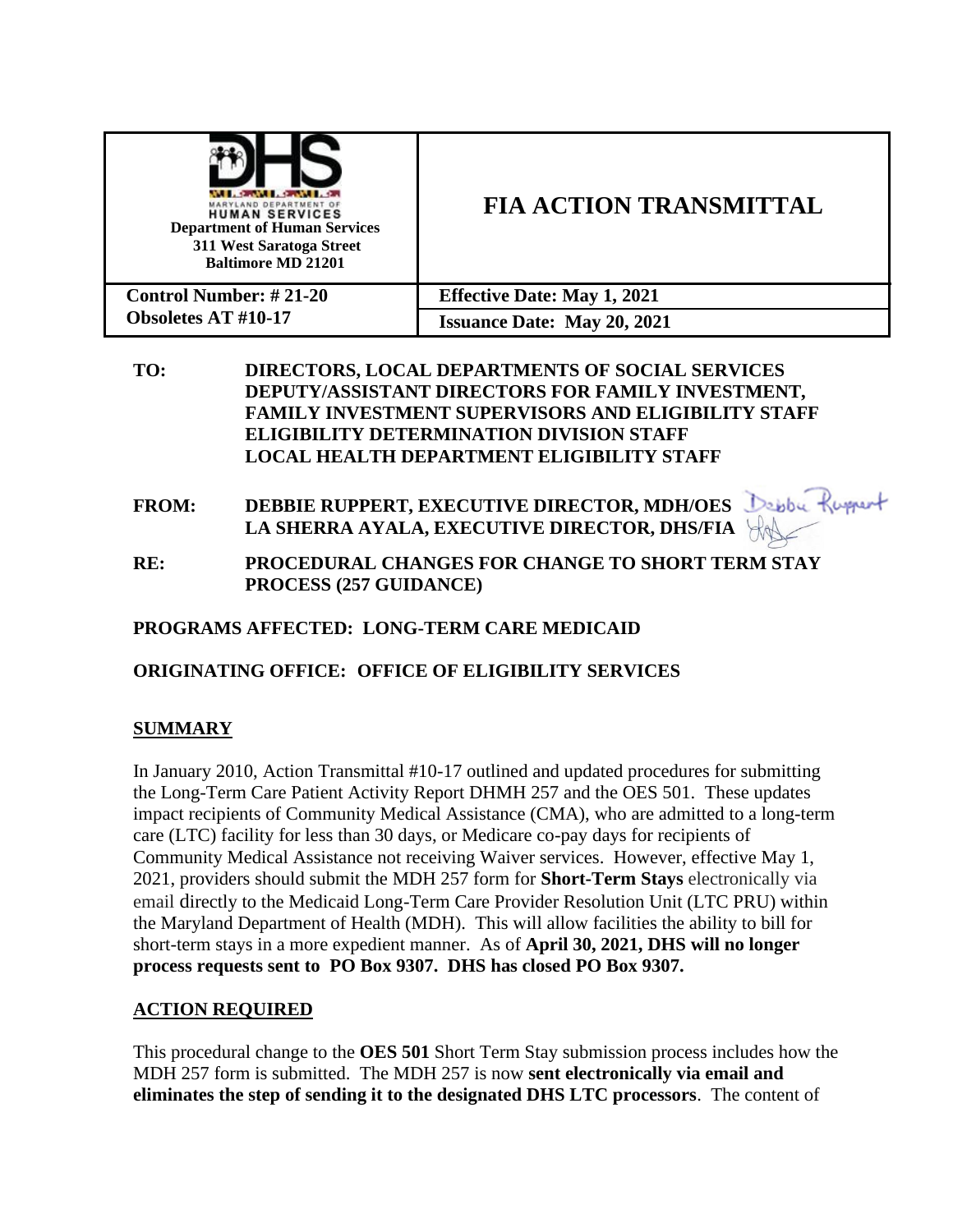the completion process for the MDH 257 form has not changed. The **Medicaid Long-Term Care Provider Resolution Unit** (LTC PRU) will review the information to update the spans within the eligible service dates.

## **Providers/Nursing Facilities must:**

- **Confirm** that the patient is eligible for Medical Assistance by verifying eligibility at admission through discharge via the Medicaid Eligibility Verification System (EVS).
- **Discontinue** the submission of the MDH 257 form to the designated DHS processor for Short Term Stays.
- **Submit** the 257 form and attached required documents electronically via [mdh.ltcmapr@maryland.gov.](mailto:mdh.ltcmapr@maryland.gov)

**Write** one of the following request types *across the top* of the **MDH 257 document** before electronically sending documents for individuals admitted to a LTC facility for Less Than a 30 Day stay :

- **Medicare Co-pay**
- **Community MA**
- **Special Program (Co-Pay or Community MA)**

#### **Note: Without the above-requested subject line title, processing the request could be delayed.**

○ **Medicare Co-pay Days: Dually eligible individuals** (i.e., QMB eligible-S03) admitted for Short term stay (fewer than 80 days) – **no conversion to LTC-MA full coverage** (need co-payment assessment only), once the **Explanation of Benefits** (EOB) is received from Medicare indicating the number of paid days, and the dates of the co-pay span, the **Nursing Facility** (NF) will complete the MDH 257 sections that apply to the Medicare A co-payment day stays.

The **Nursing Facility (NF)** should **submit the following** to LTC PRU:

- MDH 257 "**Medicare Co-pay"**
- Medicare A Co-payment
	- Begin/End pay date
- Discharge to community date
- Indicate discharge to: community/hospital etc.
- Medicare Explanation of Benefits (EOB)
- MDH Co-insurance worksheet
- EVS Print out
- **Community Medicaid Only:** participants eligible under an applicable **Community Medicaid** with a short-term stay (fewer than 30 days), discharged to the community (eligible for **FULL MEDICAID with no Medicare)**.

## ● MDH 257 "**Community Coverage"**

- UCA Level Certification with Signature and Dates
- Begin date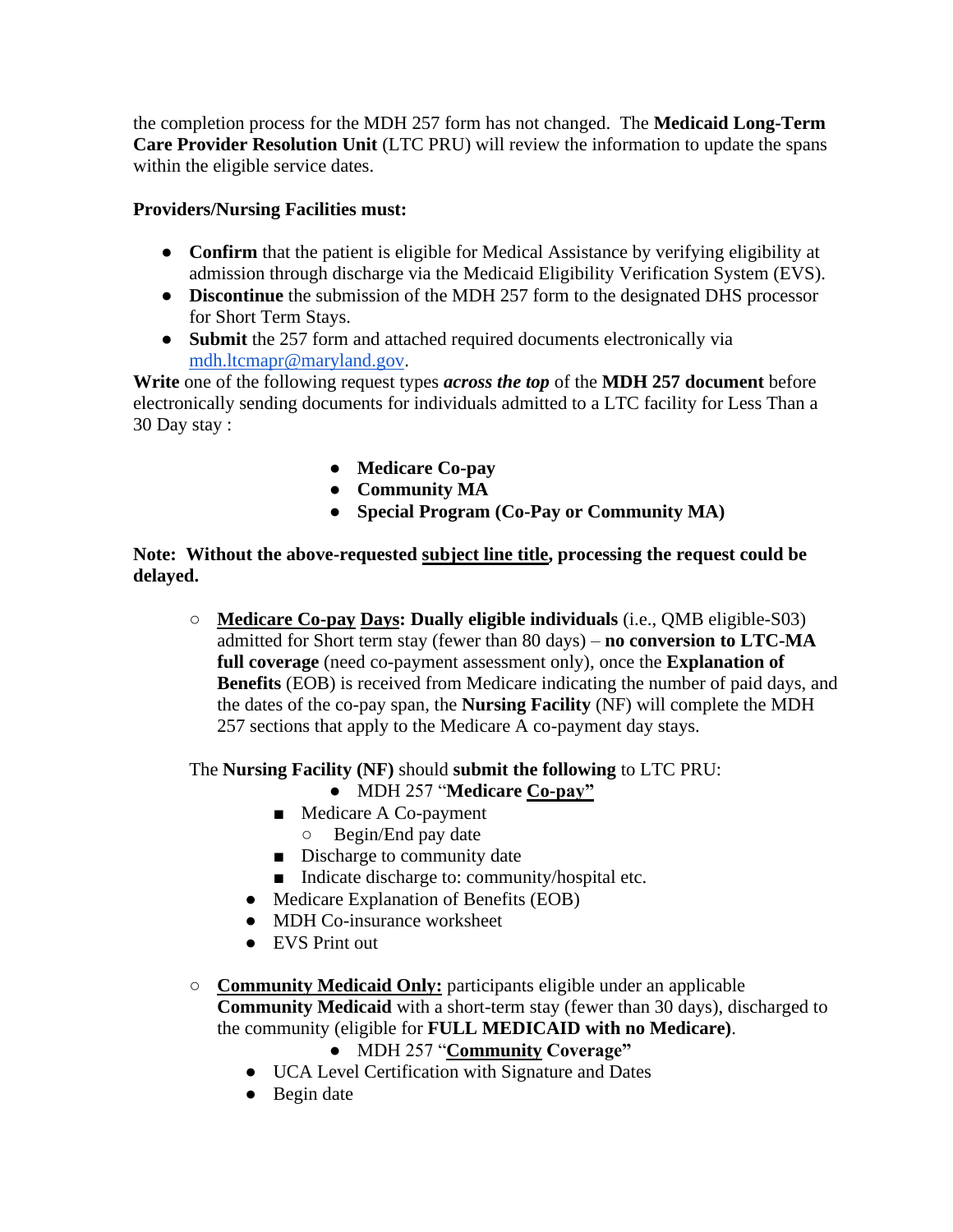- Discharge date
- Indicate discharge to community/hospital etc.
- EVS Print out
- **Special Programs Short-Term Stay**: participants eligible under an applicable **Co-Pay or Community Medicaid** *and* are also eligible for Waiver, Rare and Expensive Case Management (REM), and/or Behavioral Health Home (BHH) REM, with a short term stay (fewer than 30 days), discharge to the community.
	- MDH 257 **"Special Program"**
	- UCA Level Certification with Signature and Dates
	- $\bullet$  Begin pay date
	- End pay date
	- Discharge date
	- Indicate discharge to: community/hospital etc.
		- EVS Print out indicating **Special Program (**Waiver, REM,

#### BHH)

The LTC PRU processes short-term stay requests in the order of the receipt date. If the LTC PRU fails to provide the requested documents it could result in the following actions:

- The need for the provider to resubmit the short–term stay request
- The reconsideration of a span update/span correction and/or
- The reconsideration of payment

## **REMINDERS:**

If the patient is enrolled in an MCO on the date of admission, the request cannot be processed because the MCO is responsible for the first 90 days of admission. For MCO enrollment or disenrollment questions, please contact the MDH HealthChoice Long-Term Care Disenrollment Unit at:

> **MDH HealthChoice 201 W. Preston Street, Room L9 Baltimore, Maryland 21201 Phone: 410-767-5321 Fax: 410-333-7141**

Providers/Nursing Facilities are responsible for verifying eligibility for patients daily to determine if their Medicaid eligibility changes during their stay. To verify eligibility, please use the eMedicaid website at [www.emdhealthchoice.org](http://www.emdhealthchoice.org/) or call 1-866-710-1447 for the automated eligibility verification system (EVS).

The Medicaid program is the "payer of last resort." If a patient is covered by commercial insurance or other third-party benefits, the provider must seek payment from that source first.